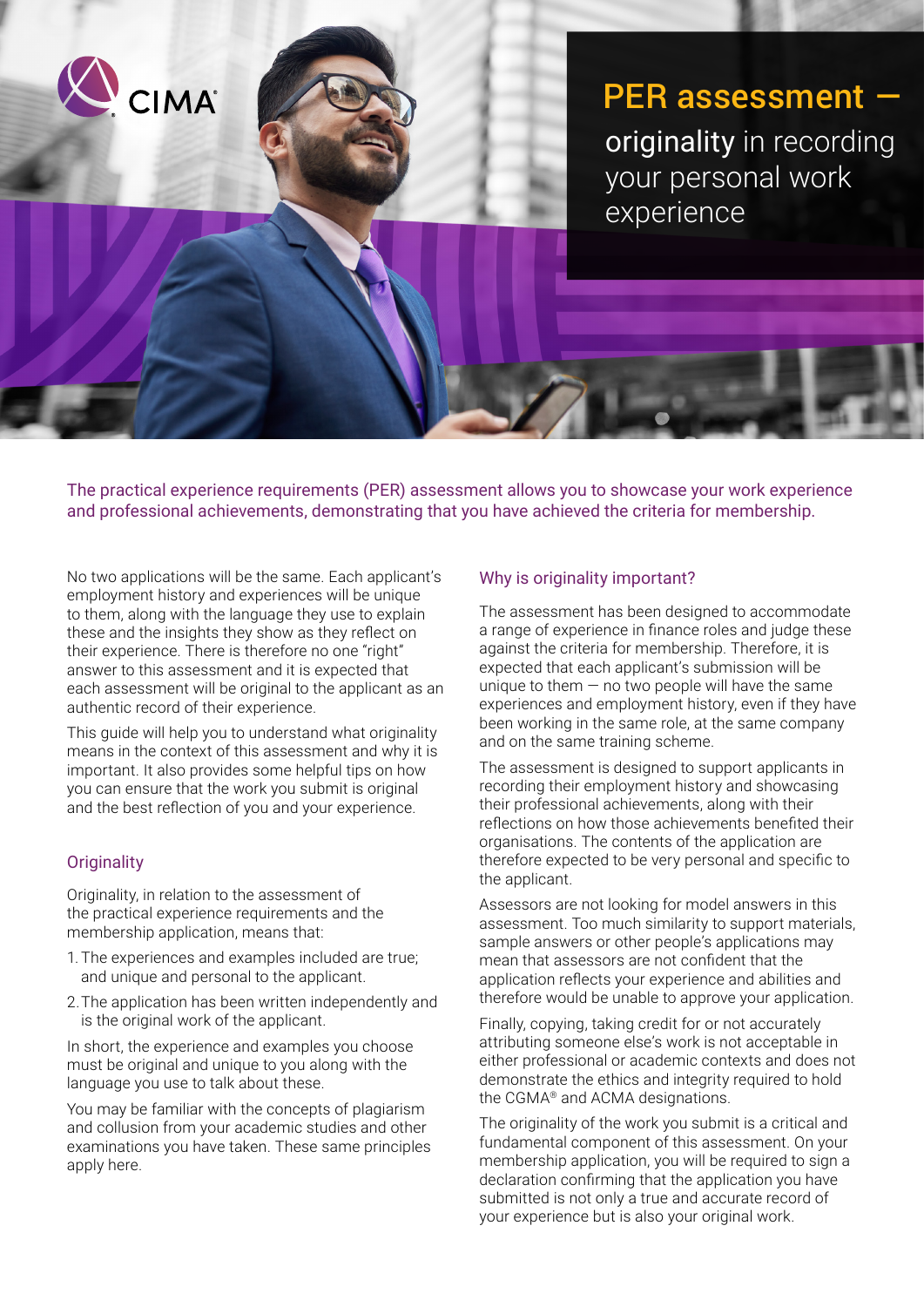#### What inputs can I have from my colleagues, manager and/or PER supervisor?

Conversations with your PER supervisor, line manager and colleagues can be really helpful in supporting your development, aiding self-reflection, helping you to understand the requirements of the assessment

and when you have sufficient experience to apply for membership as well as to identify and choose strong examples from your experience to include in the application. However, the application you submit must be all your original work as defined earlier in this document.

The following table gives examples of what activities are permitted and not permitted (this table is not exhaustive):

| <b>Permitted</b>                                                                                                                                                                                             | Not permitted                                                                                                                               |
|--------------------------------------------------------------------------------------------------------------------------------------------------------------------------------------------------------------|---------------------------------------------------------------------------------------------------------------------------------------------|
| Talking to colleagues, managers and supervisors<br>to help identify suitable examples from your<br>experience for you to include                                                                             | You and a colleague working together to draft all<br>or part of the application and both submit the<br>same or similar write-up             |
| Choosing the same project as an example as a<br>colleague who is also applying for membership<br>but writing it up independently and each focussing<br>on individual experience and actions                  | Your PER supervisor or another person corrects<br>or updates your application form on your behalf.                                          |
| Revising your draft application based on feedback<br>from your PER supervisor, especially when your<br>supervisor cannot sign off all or part of the<br>application as it does not meet the passing criteria | Copying all or part of sample STAR templates or<br>other support materials into your application                                            |
| Reviewing the sample STAR templates and other<br>support materials to help you understand what<br>is required                                                                                                | Copying, paraphrasing or quoting any other source<br>or person without referring to it correctly, whether<br>intentionally or inadvertently |
| Quoting or referring to other sources so long as<br>these are correctly referenced                                                                                                                           | Copying all or part of a colleague's previously<br>submitted application                                                                    |
|                                                                                                                                                                                                              | Including information or work-based examples that<br>are not true or representative of your experience                                      |
|                                                                                                                                                                                                              | Asking or paying someone to write all or part of<br>your application on your behalf                                                         |

# What if I need to quote another person or source?

Given the design of this assessment, which focuses on you and your individual experiences, there should generally be no need to directly quote another person or source.